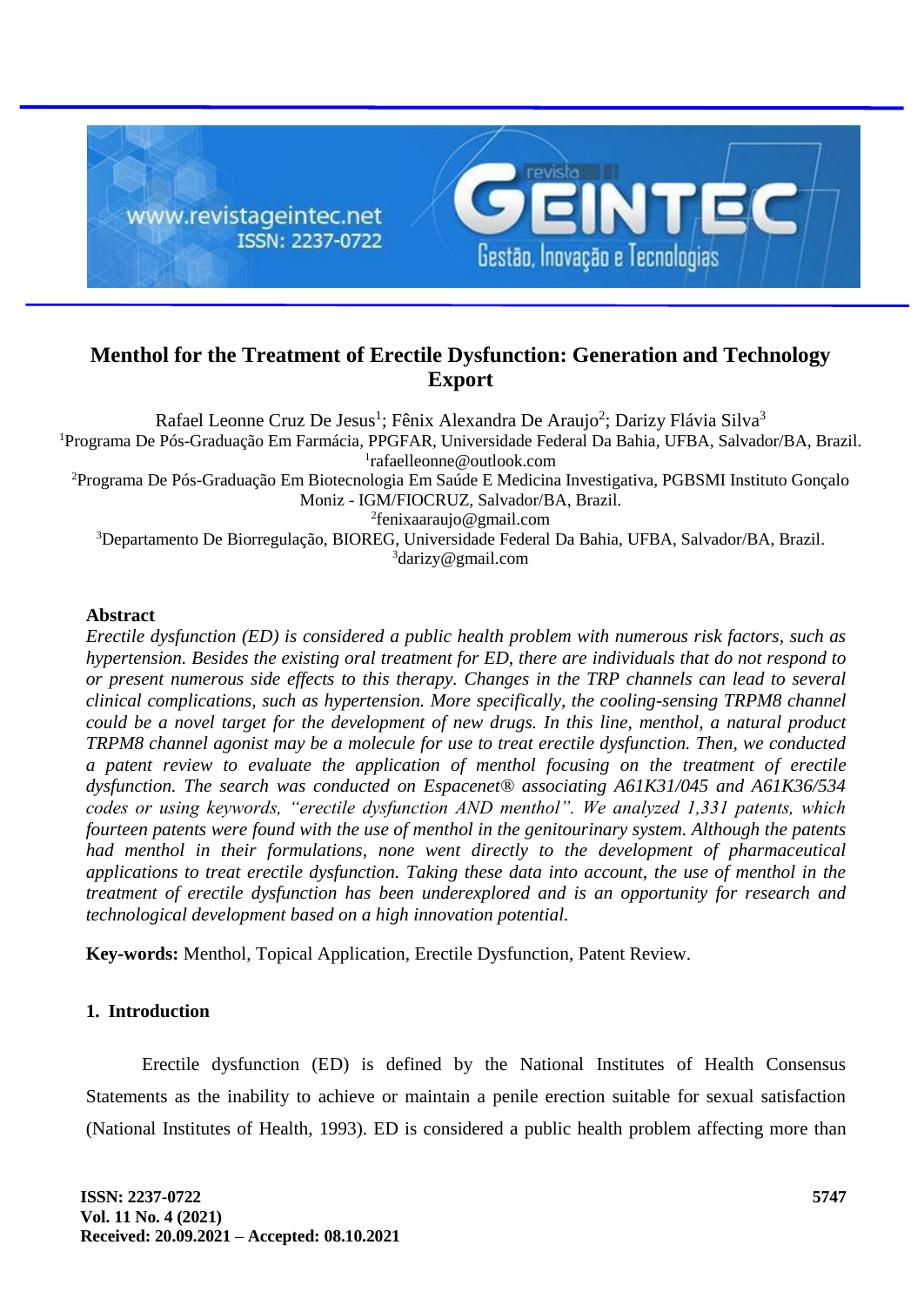152 million men in the world (Selvin; Burnett; Platz, 2007; Rosen *et al*., 2005). According to the Brazilian Society of Urology (2014), the prevalence is approximately 59% in Brazilian men between 40 and 69 years of age. A number of factors, such as age, cardiovascular disease (CVD), hypertension, diabetes mellitus (DM), hyperlipidemia, smoking and others are related to the development of ED (Rosen *et al*., 2005; Hyde *et al.*, 2012). In addition, studies have demonstrated an association between the development of ED and the hypertensive condition, in which 30% to 50% of men with systemic arterial hypertension have ED (Nunes; Labazi; Webb, 2012; Delay; Haney; Hellstrom, 2016).

The correlation between CVD and ED has been established, with endothelial dysfunction being a common risk factor (Kostis *et al.*, 2005). Studies suggest that ED can be an important marker of CVD, as this condition can present itself up to 3 years prior to a CVD event (Montorsi *et al.*, 2003). The treatment of hypertensive-associated ED is correlated with antihypertensive use (Al Khaja *et al*., 2016). However, inhibitors of phosphodiesterase type 5 (iPDE-5) are widely accepted as the gold standard for ED treatment, commonly used via oral gastric route (Lewis *et al.*, 2001; Steers *et al.*, 2001). Despite the success of this therapy, many patients have experienced negative reactions, such as headaches, facial flushing, dyspepsia, dizziness, nasal congestion, palpitations, cardiac arrhythmia and hypersensitivity reactions (Hatzimouratidis, 2006). In addition, patients with DM have a lower risk of efficacy in treatment with iPDE-5 (Lemaire, Alexandre, 2005; Behrend, Vibe-petersen, Perrild, 2005). Therefore, it is necessary to search for additional mechanisms and therapeutic innovations promoting better efficacy in erectile dysfunction therapy associated with hypertension.

The Transient Receptor Potential (TRP) family channels is a superfamily of cationic, polymodal channels involved in several cellular processes (Minke, 2010). The mammalian TRP channels can be grouped into six subfamilies, TRPC, TRPM, TRPV, TRPA, TRPP and TRPML and a considerable number of TRP family members have been identified in the vasculature (Alonso-Carbajo *et al.*, 2017). Changes in these channels can lead to several clinical complications, such as hypertension (Nilius *et al.*, 2007). A few studies correlate the expression of TRPM8 channels in cardiovascular tissue, but it has already been shown that these channels are altered and contribute to pulmonary hypertension (Liu, Xiong, Zhu, 2014). In addition, one study showed that TRPM8 activation improved vascular function and lowered blood pressure by inhibiting RhoA/Rho-kinasemediated calcium signaling in the vasculature (Jiao *et al.*, 2016; Mu *et al.*, 2018; Sun *et al.*, 2014).

The use of natural products for empirical treatment of diseases is a common practice from ancient civilizations to the present day, as many natural compounds have their well-established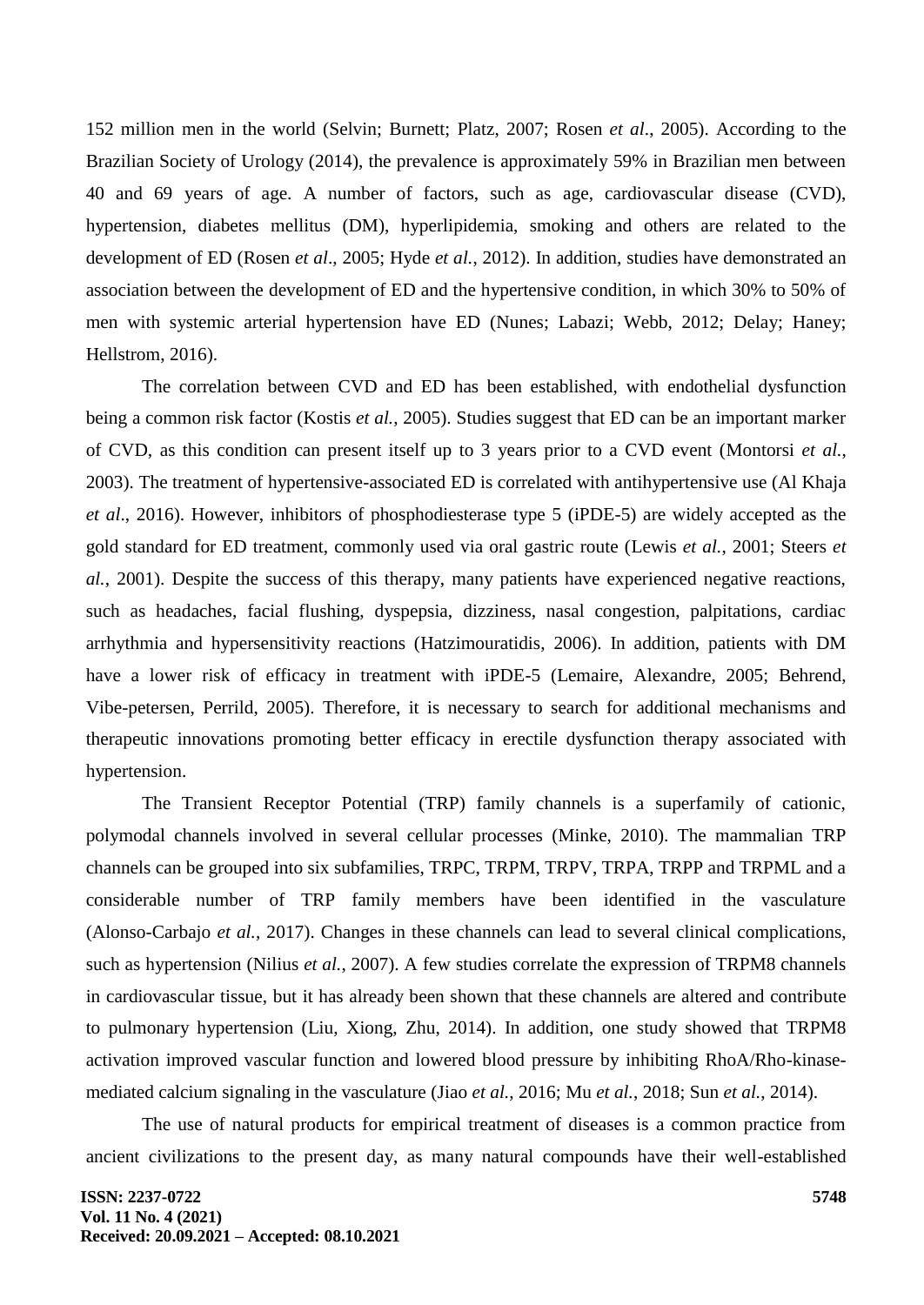function in therapy (Eldin, Dunford, 2001; Hufford, 1997; Almeida, 1993). One such natural product recognized as a TRPM8 channel activator is menthol, a cyclic alcoholic monoterpene that is found in the essential oils of *Mentha canadensis L.* (vique) and *Mentha piperita L.* (peppermint) (Bautista *et al.*, 2007). In addition, the use of the menthol empirically in different types of preparations for use during sexual intercourse is widespread in the world, and our research group have demonstrated, for the first time, that TRPM8 channels were expressed and functional in internal pudendal artery (control 70% of vascular penile resistance (Manabe *et al.*, 2000), from both normotensive and hypertensive rats and their activation is able to relax these tissues. These results suggested that vascular TRPM8 activation can be considered as a potential strategy for the treatment of erectile dysfunction (Silva *et al.*, 2019).

Menthol is a natural product with a broad spectrum of pharmacological actions and is of interest for research and drug development. Consequently, it is widely used in several products, with various pharmaceutical applications, including for the purpose of improving performance in sexual activities. However, this use is empirical and without scientific support. Following the development of technologies, such as different pharmaceutical presentations of natural products, inventors will be able to deposit patents as a way of protecting their discoveries.

In this context, the objective of this study was to carry out a technical investigative study to evaluate the application of menthol for the treatment of erectile dysfunction, specifically through a patent review, as well as to establish which countries are the main developers of this technology.

## **2. Methods**

The patent document search was carried out in order to provide the largest number of patents corresponding to the topic of interest, using international patent classifications or keywords, in order to allow representative research on the various uses of menthol, focused on the treatment of erectile dysfunction. Initially, searches were conducted through the patent codes. The International Patent Classification (IPC) and the Cooperative Patent Classification (CPC), enhance the investigation of patent deposits related to the subject, in the Espacenet®, which is a worldwide access base free and covering more than ninety countries. Data collection was performed in April 2020 and no time limitation was applied. This allowed our search to map patent documents specific for menthol use in erectile dysfunction treatment.

To obtain a comprehensive search for patent deposits, the following codes were used: A61K31/045 refers to hydroxy compounds, such as alcohols; salts, alcoholates; A61K36/534 refers to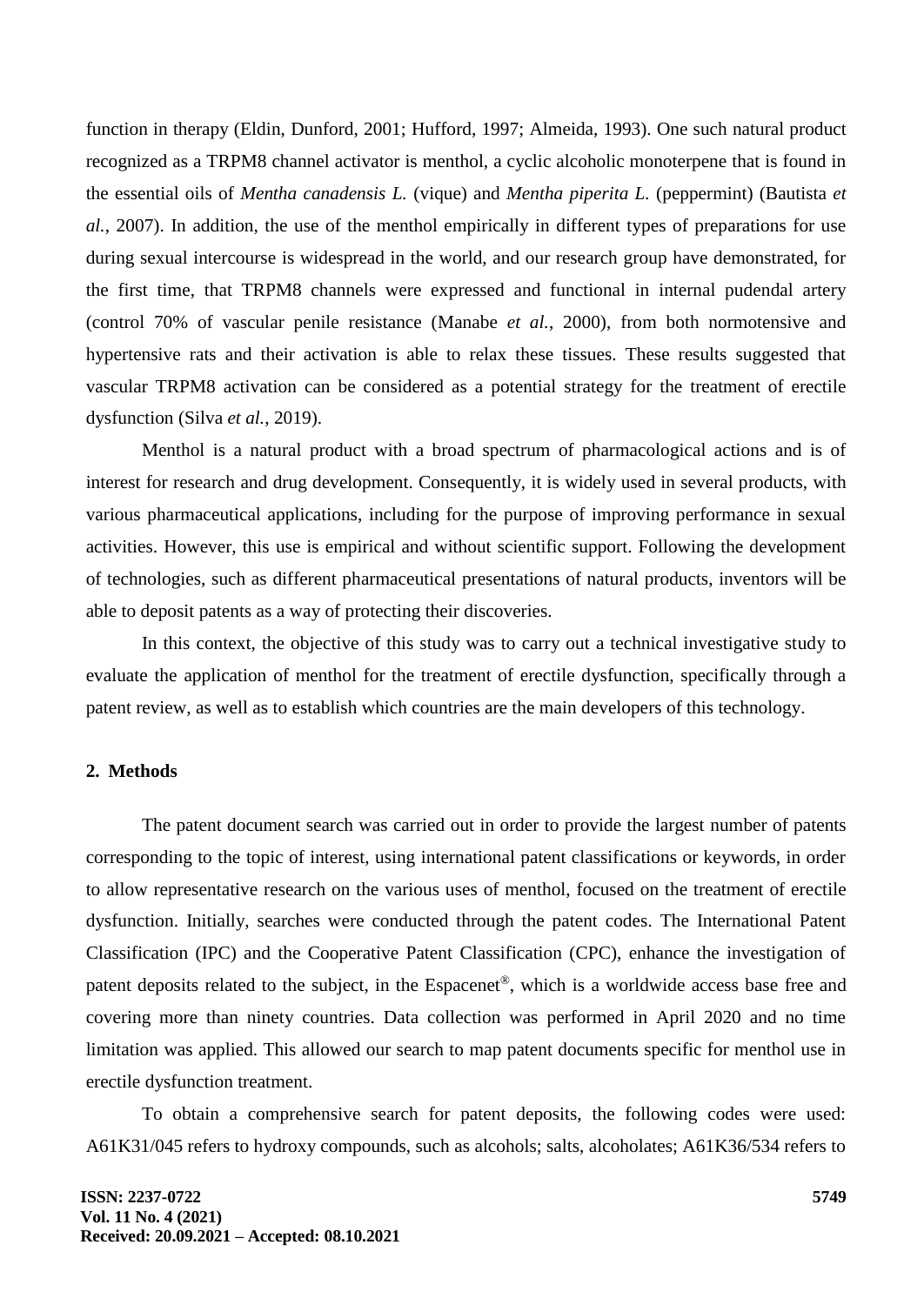Mentha (mint); A61K9/0034 refers to the urogenital system, vagina, uterus, cervix, penis, scrotum, urethra, bladder; personal lubricants; A61K8/042 relates to Gels; A61K9/0014 relates to skin, i.e., galenic aspects of topical compositions; and A61H19/50 which refers to devices for use during intercourse. Table 1 shows the scope used to search for patent documents.

| <b>Total</b><br><b>CPC</b> | <b>Total</b><br><b>IPC</b> | A61K31/045   | A61K36/534    | A61K9/<br>0034            | A61K8/<br>042 | A61K9/<br>0014 | A61H19/50                     |
|----------------------------|----------------------------|--------------|---------------|---------------------------|---------------|----------------|-------------------------------|
| >10.000                    | >10.000                    | $\mathbf{X}$ |               |                           |               |                |                               |
| 1217                       | 648                        | $\mathbf{X}$ | $\mathbf X$   |                           |               |                |                               |
| 24                         | $\overline{0}$             | $\mathbf X$  | $\mathbf{X}$  | $\mathbf X$               |               |                |                               |
| 8.22                       | 4.068                      |              | $\mathbf{X}$  |                           |               |                |                               |
| 94                         | $\mathbf{0}$               |              | $\mathbf{X}$  | $\mathbf X$               |               |                |                               |
| 275                        | $\mathbf{0}$               | $\mathbf{X}$ | $\mathbf X$   |                           |               | $\mathbf X$    |                               |
| 2.245                      | $\mathbf{0}$               |              |               | $\mathbf X$               |               | $\mathbf{X}$   |                               |
| 11                         | $\boldsymbol{0}$           |              | $\mathbf X$   | $\boldsymbol{\mathrm{X}}$ |               | $\mathbf X$    |                               |
| 10                         | $\boldsymbol{0}$           |              |               | $\mathbf{X}$              | $\mathbf X$   | $\mathbf X$    |                               |
| 61                         | $\boldsymbol{0}$           | $\mathbf{X}$ |               | $\boldsymbol{\mathrm{X}}$ |               | $\mathbf X$    |                               |
| 17                         | $\boldsymbol{0}$           |              | $\mathbf X$   |                           | $\mathbf X$   |                |                               |
| 3                          | $\mathbf{0}$               |              | X             | $\mathbf X$               | $\mathbf X$   |                |                               |
| 913                        | $\mathbf{0}$               |              |               |                           |               |                | $\mathbf{X}$                  |
| 3                          | $\mathbf{0}$               |              | $\mathbf X$   |                           |               |                | $\mathbf X$                   |
| 3                          | $\overline{0}$             | $\mathbf{X}$ |               |                           |               |                | $\mathbf X$                   |
| $\overline{4}$             | $\mathbf{0}$               |              | $\sim$ $\sim$ | $\mathbf{X}$              |               |                | $\mathbf{X}$<br>$\sim$ $\sim$ |

Table 1 **-** Number of Patents Found According to the Codes in Espacenet®

Note: IPC: International Patent Classification; CPC: Cooperative Patent Classification; A61K31/045 refers to hydroxy compounds, such as alcohols; salts, alcoholates; A61K36/534 refers to Mentha (mint); A61K9/0034 refers to the urogenital system, vagina, uterus, cervix, penis, scrotum, urethra, bladder; personal lubricants; A61K8/042 relates to Gels; A61K9/0014 relates to skin, i.e., galenic aspects of topical compositions; and A61H19/50 which refers to devices for use during intercourse.

Source: Author's own table (2020).

Additionally, we performed a keyword-based search with the following terms: "erectile dysfunction", "menthol", "topical application", "topical application AND menthol", "erectile dysfunction AND menthol" and "erectile dysfunction AND menthol AND topical application". Results are shown in table 2.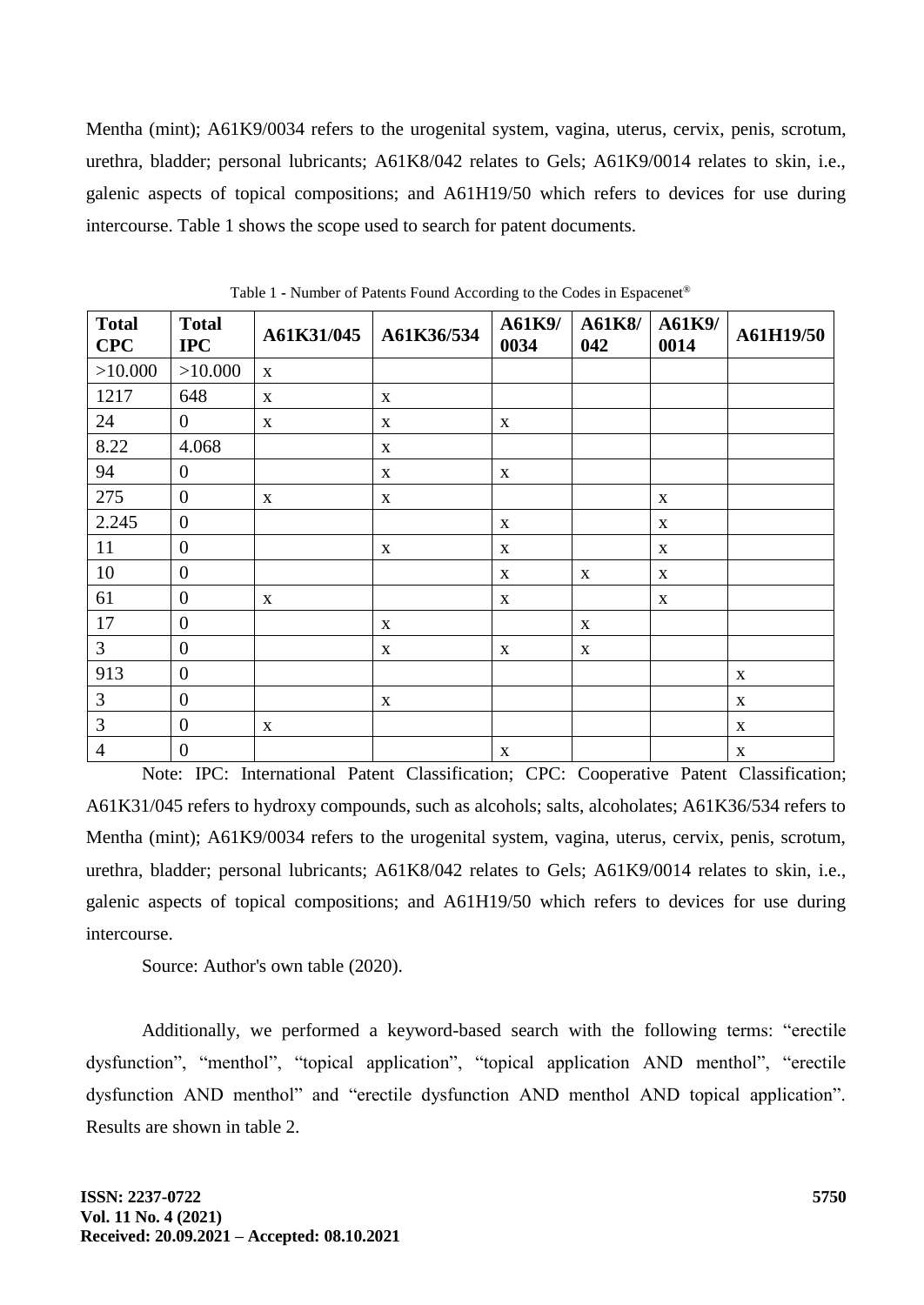| <b>Keywords</b>                                          | <b>Number of patents</b> |  |  |  |
|----------------------------------------------------------|--------------------------|--|--|--|
| Erectile dysfunction                                     | 3292                     |  |  |  |
| Menthol                                                  | 9869                     |  |  |  |
| Topical application                                      | >10.000                  |  |  |  |
| Topical application AND menthol                          | 44                       |  |  |  |
| Erectile dysfunction AND menthol                         | 3                        |  |  |  |
| Erectile dysfunction AND menthol AND topical application | $\overline{0}$           |  |  |  |
| $S_{\text{oumon}}$ , Author's own toble (2020)           |                          |  |  |  |

Table 2 - Number of Patents Found According to Keywords in Espacenet®

Source: Author's own table (2020)

The first method consisted of the analysis of the patents obtained from the association between codes A61K31/045 and A61K36/534, as this association yielded the largest number of patents related to the aim of this study, both in CPC and IPC. Next, three patents obtained from the search using "erectile dysfunction AND menthol" were analyzed. A total of 1,865 patents were identified, which included 1,217 documents from CPC and 648 from IPC. Based on these searches strategies, 137 duplicate documents were excluded, leaving 1,331 families (Figure 1). The data was processed and the results were analyzed in the software Graphpad Prism 5.0®.



Source: Author's own figure (2020)

## **3. Results and Discussion**

The research was carried out in the European database Espacenet® and presented a scope of 1,331 families of patents filed between the years 1979 to April 2020. The patent family represents the same patent filed in different countries, according to the individual laws of each territory. However, patent deposits obtained from this database do not provide exclusive rights to inventors in all countries, as this right is related only to the countries where the registration of the same patent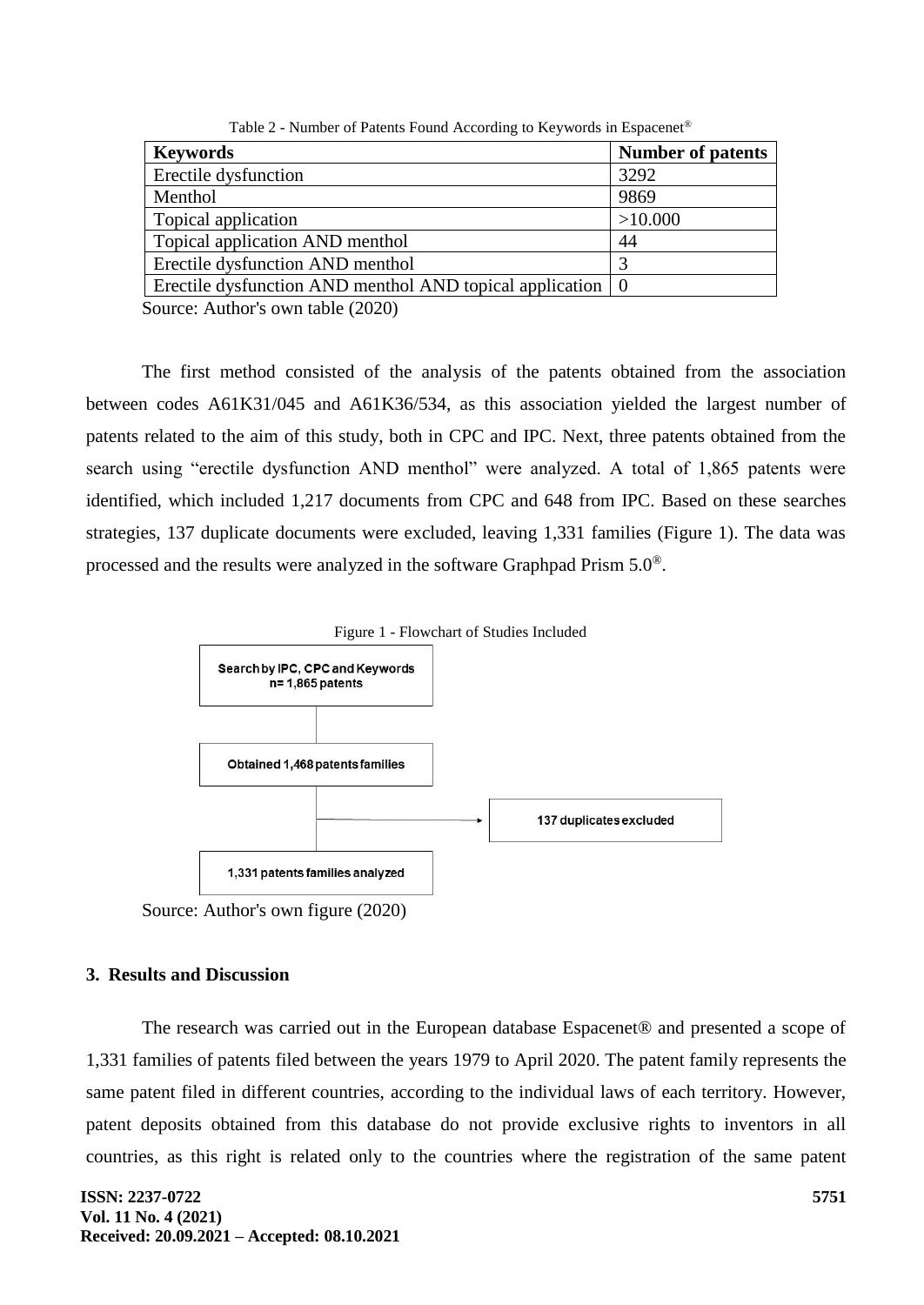occurred. The patent analyzes enabled the identification of the annual patent deposit, as evidenced in Figure 2, where it is possible to observe patent deposits from 1990 to April 2020. Only two patent registrations were found before 1990. The year with the highest number of patents deposited was in 2018, totaling a number of 329 patents this year alone.



Source: Author's own figure (2020)

The first analyzed patent document was published on March 14, 1979 by Australia having as inventor, John Rhodes and B Evans (depositor company: Tillott JB Ltd), entitled "Carminative preparations containing essential oils or their active components". This patent provides is for the preparation of a gelatin capsule containing mint essential oils, to be administered rectally or orally for the treatment of irritable bowel syndrome and other intestinal disorders (Rhodes; Evans, 1979). Although this patent indicated that there was a pharmaceutical preparation containing menthol, it was not for topical application for ED treatment. Similarly, there was one more patent identified and filed before 1990, deposited on April 17, 1981 in France by the depositor, Yersin David, entitled: "Topical compsns. contg. arnica extract - together with camphor, menthol and surfactant for topical treatment of inflammations and infections". This patent discloses a topical preparation containing arnica, camphor, menthol, triethanolamine for the treatment of inflammation and/or infections affecting the skin, mucosa or teeth (Yersin, 1981). Again, despite its formulation and intended topical use, it was not directed to ED treatment.

When analyzing the evolution of patents since 1990 (Figure 3), there are two growth bands in patent deposits, in specific relation to the use of mint and its derivatives as components in various formulations, as well as different methods of uses and preparations. The first growth band contained 28 patents in 2005, of which China contributed the greatest number of registrations (20), followed by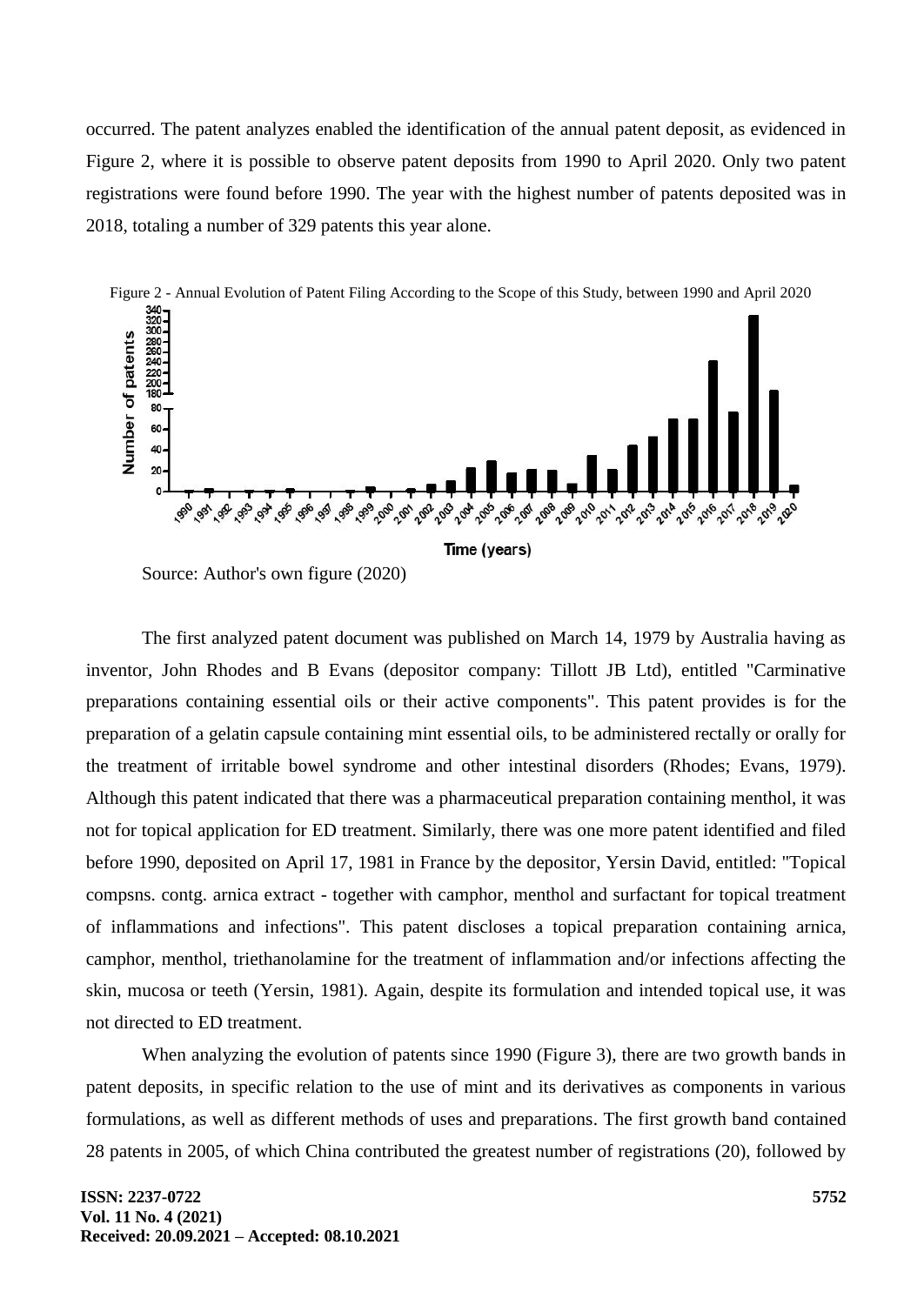the United States (5), while Japan (1), Germany (1) and Ukraine (1) presented the same number. The second growth band had a peak of 242 patents in 2016, where this growth was attributed to increased strategies to ensure an exponential growth in intellectual property in China. China represented the majority of these patents (233), followed by the United States (7), Hong Kong (1) and Russia (1). On 2018, another peak in patent deposits were observed reaching 342 patents in this year.

According to our research, the main technology priority countries, with more than seven patents, were China with a total of 1,168 patents, followed by the United States (89), Japan (16), Germany (9), Russia (8), (Figure 3A). It was possible to observe that two Asian countries, China and Japan, are among the main country inventing, summing a total of 1,184 patents.





Source: Author's own figure (2020)

The distribution of patent priority by continent is represented in Figure 3B. The continent with the highest priority is Asia, with 90% of the patents. The high number of patents in Asia is directly related to Chinese programs aimed at the expansion, qualification and creation of patents for research and development. North America has 7% of the deposits, which United States are responsible for 89 patents. Europe represented only 2.5% of total patent deposits. Oceania had only 0.07% of the total number of records, represented by Australia (1). No invented patents were identified on the South American or African continents.

In 2010, the State Council of China launched intellectual property strategies aimed at ensuring exponential growth in the creation, protection and use of property rights, and as a result, improved the efficiency and quality of patent examinations (Kariyawasam, 2011). Additionally, this encouraged vast expansion and the ability to create patents within the scope of invention, design and utility (Yifu;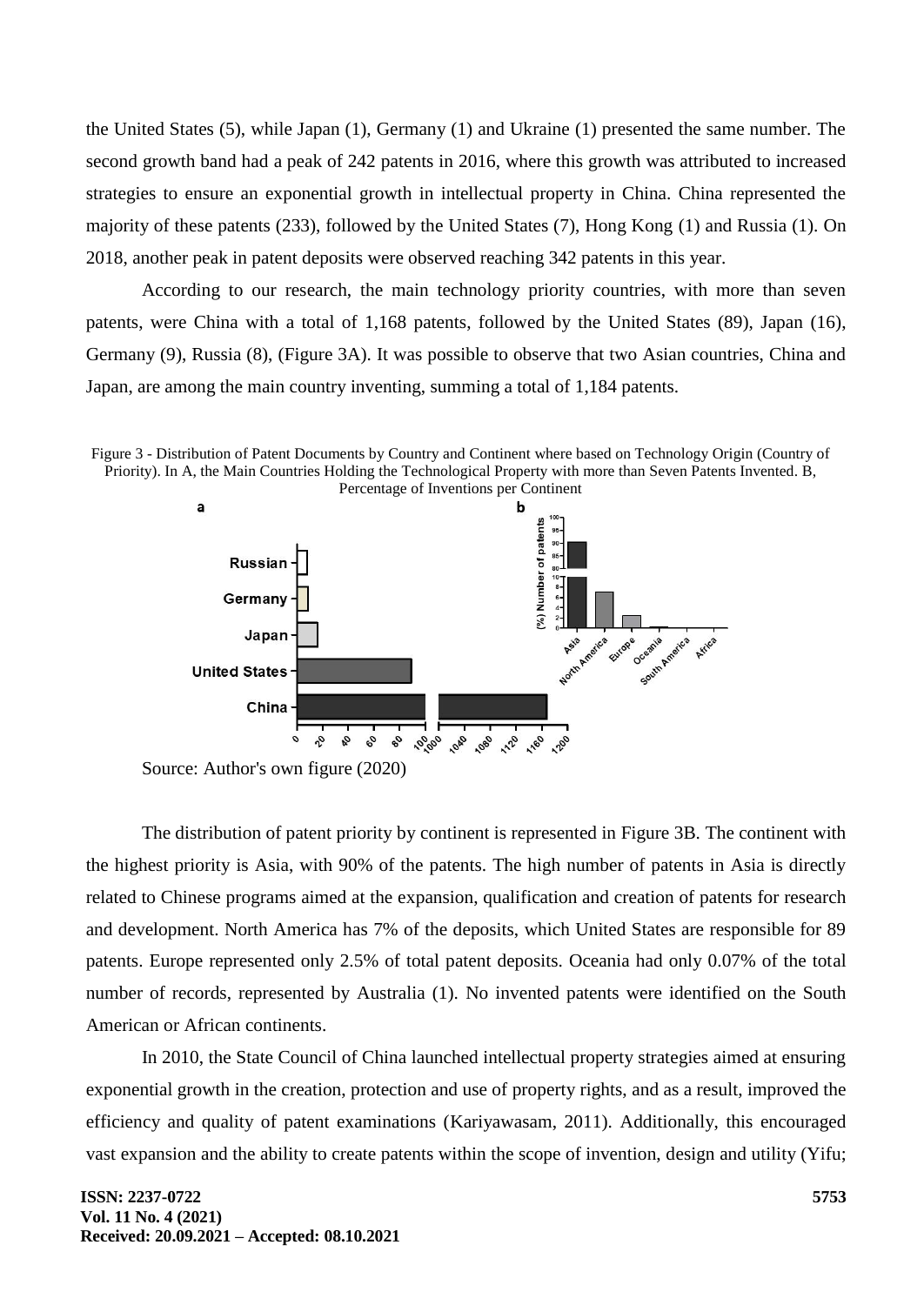Peilin, 2003; Pacheco, 2011; Vontobel, 2011). China is the country that holds the greatest number of patent, as previously demonstrated in Figure 3. This emphasis on deposit accumulation is a reflection of its accelerated production in innovation in science and technology. Consequently, China has also stood out as the country that produces the most technological inventions, thus, it is the country with the highest number of patent registrations that may be directed to the use and development of formulations associated with the use of natural products.

The number of patent deposits by Chinese companies has grown in recent years in both the China Patent Office, the State Intellectual Property Office (SIPO) and the US Office of the United States Patent and Trademark Office (USPTO), which are requested by the Patent Cooperation Treaty (PCT). As evidenced, the main depositor countries of the patents analyzed is China, which leads all countries with a total of 1,606 documents, followed by the United States (68), Japan (18), Russia (9), Germany (7), Canada (5) and Ukraine (4), respectively. The graph in Figure 4A represents the countries that had more than three patents deposited in the study year. We note that Asia has two countries, China and Japan, among the top three countries that have deposited the most, together with 1,624 patents deposited.

Figure 4 - Distribution of Patent Documents by Country and Continent where Technologies are Deposited (Country of Deposit). In A, the Main Countries that own the Technological Property with more than Three Patents Deposited. B, Percentage of deposits per Continent. C, Percentage of Patents in search of Potential International Patent Protection by the



Source: Author's own figure (2020)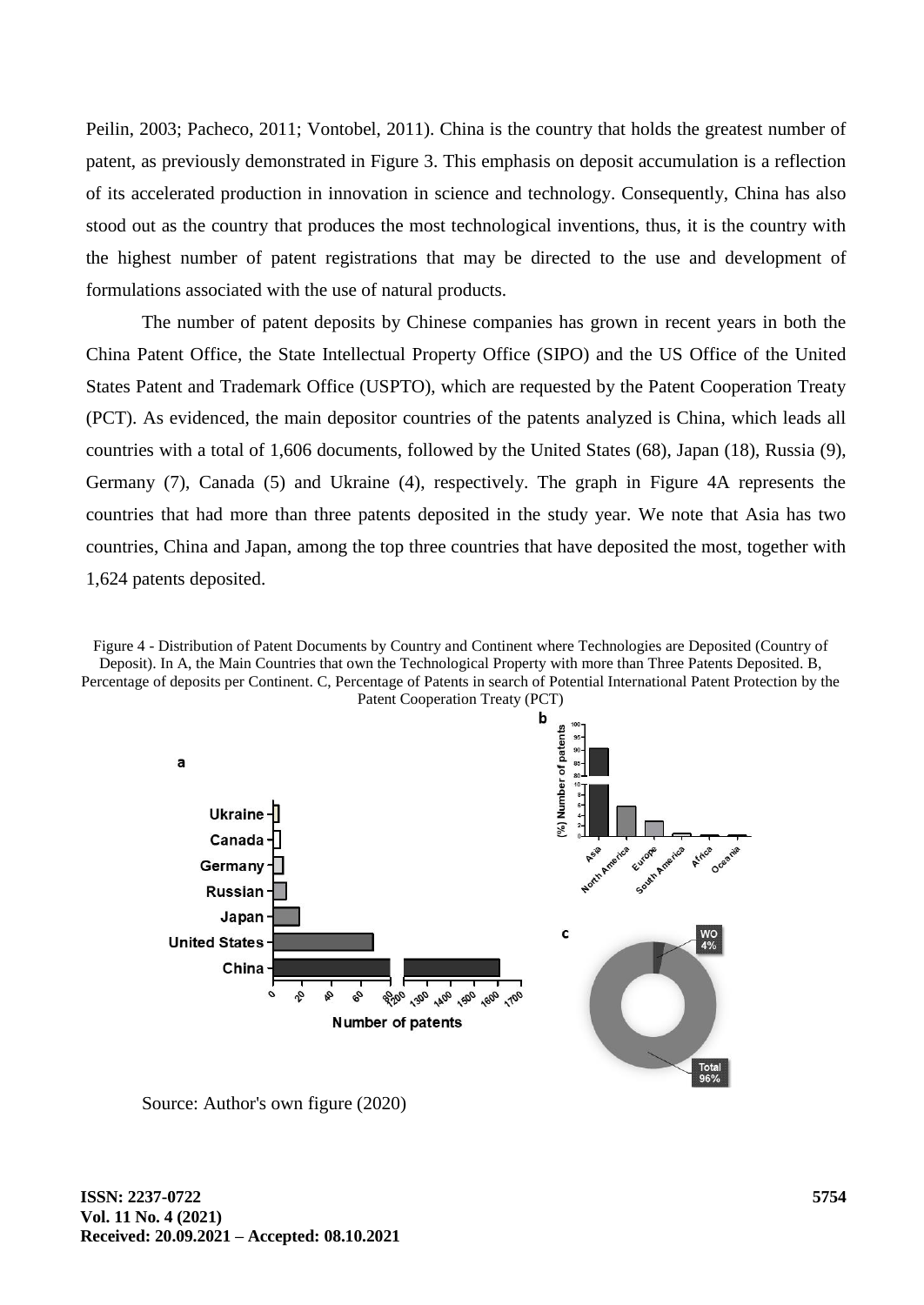The Patent Cooperation Treaty (PCT) corresponds to a multilateral treaty, consolidated in the 1970s, and its main objective is to facilitate and reduce the initial costs in patent application procedures in member countries. This treaty facilitates the filing of the patent application for the same invention when protection is required in several countries (Lapenne, 2010; World Intellectual Property Organization, 2011). Of the total number of patents deposited, 96% are protected only in the depositor's country, however, 4% of these were classified as World Intellectual Property Organization (WIPO), as shown in Figure 4C. These 4% are the patents where the depositors sought protection of their invention in other countries through the international patent filing requested by the PCT (World Intellectual Property Organization, 2011; Ficsor, 2002).

Taken together, data from figures 3 and 4 show that patents deposited in the countries residing in South American and African continents were promoted through the PCT, since no country in these continents have priority over patents, thus patents identified in these continents come from other countries.

South America represents 0.45% of patents deposited by the PCT and within this percentage, there are three patents filed in Brazil. The first entitled "Topical Antifungal Composition", inventor Charles J. Boeglie, deposited by a American company, Oniko Labs, LLC, in 2010, develops topical antifungal medications for the treatment of conditions such as athlete's foot and onychomycosis (Boegli, 2010). In 2016, another patent was deposited describing inhalable nicotine formulations, inventors Stenzler Alex et al. (Stenzler *et al*., 2016); and in 2017, the last one was a method for growing hybrid mint plants, inventor D Roberts Donald (Roberts, 2017). In order to protect their invention, the holders obtained the right to deposit in Brazil by the INPI through the multilateral treaty, the PCT. Therefore, it is important to note that no Brazilian patent were identified, as well as any Brazilian inventors or depositors. Once again, these patents were not intended or developed for the treatment for erectile dysfunction.

The search for patent depositors in the Espacenet® database resulted in three classifications, such as: enterprises, academic institution and independent inventor. Enterprises were the largest owners of patent warehouses with 48% of documents stored, followed by independent inventors with 43% and lastly the academic institutions with only 9% of documents deposited, as shown in Figure 5A.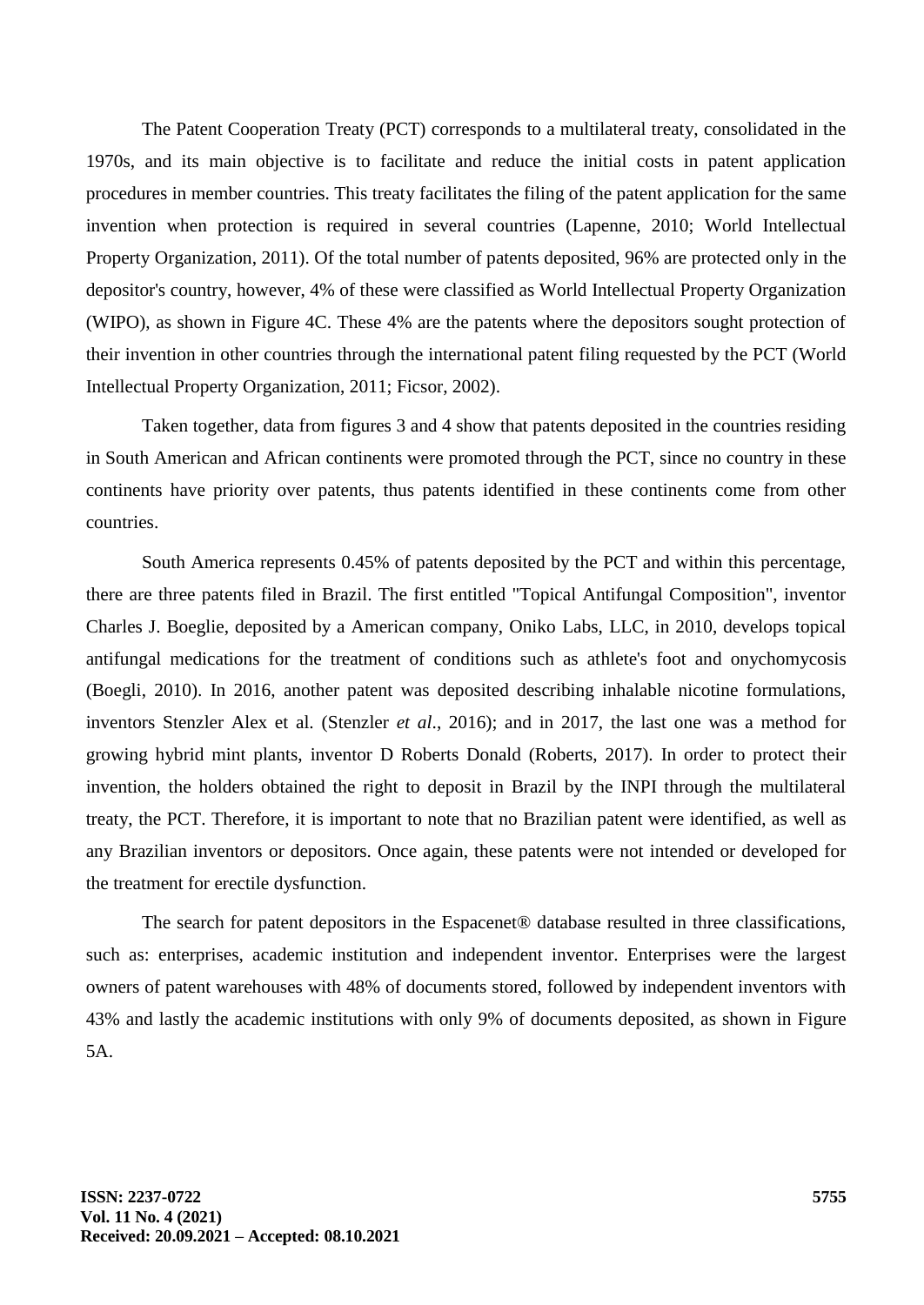Figure 5 - Main Patent Depositors, their Social Distribution and main Inventors. In A, Distribution of Patents Depositors by Type of Institution. B, Number of Patents by main Depositors of major Relevance with more than Four Patents. C, main Inventors with more than Eight Patents



Source: Author's own figure (2020)

The Nantong Snakebite Therapy Institute deposited the largest number of patents, as evidenced in Figure 5B, followed by Tianjin Zhong Xin Pharmaceutical Group CO. (Zhong Xin Pharmaceutical) founded in 1992, which is an investment holding company that produces and sells traditional Chinese medicines, Western medicines and health products, mainly in the China Popular Republic. This company is also engaged in the manufacturing and sale of organic products, biochemical pharmaceutical products, products for daily use, hospital operation and drug processing. The Tianjin Zhong Xin Pharmaceutical company has filed a total of 11 patents filed, which describe a Chinese medicinal composition called, Indigo Naturalis, based on natural products, containing menthol as one of its active principles, used for detoxification and throat cleansing. In addition, they describe their methods with various forms of pharmaceutical presentations as aerosol, oral liquid, tablet, capsule, controlled release tablet, pellets and emulsion.

Other companies that stood out with more than four patents were the Guangdong Luofushan Sinoph. Co with a total of 10 inventions referring to the curative effect of the formulation on eczema, itching, nasal congestion and pain relief. A Guangdong Yiming Pharm. Co Ltd. with 7 patents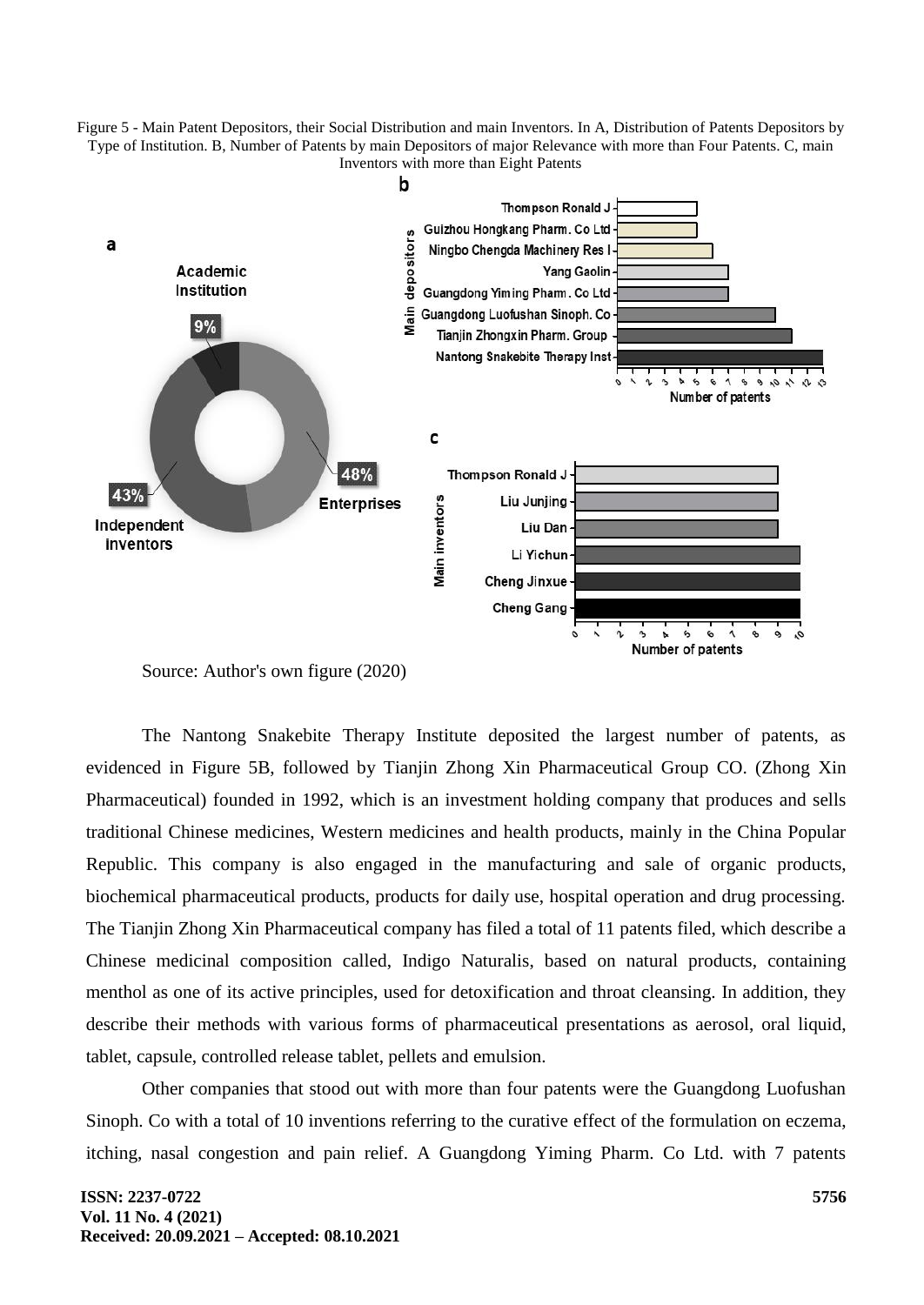describing the use and preparation of Radix Trichosanthis gel for itch dissipation and pain relief; and Guizhou Hongkang Pharm. Co Ltd holding 5 patents deposited. Although these patents included use of menthol in their technologies, none were directed with the intent of pharmaceutical applications to treat erectile dysfunction.

Among the academic institutions, despite the main depositor, Ningbo Chengda Machinery Res Inst., holds a total of 6 patents, described the use of a formulation containing *Salvia officinalis* for the treatment of inflammation and infections from bacteria. These patents relate to the use and preparation of an ointment used to treat herpes labialis and a cooling oil to reduce inflammation, containing camphor and menthol as main cooling substances.

The independent inventors with the largest number of patent deposits were Yang Gaolin, with 7 documents referring to the composition of traditional Chinese medicine tablets to treat chronic pharyngitis and its method of preparation, followed by Thompson Ronald J. with 5 patents filed, disclosing the method of using a menthol-containing compound and L-arginine as the absorption promoter for the treatment of sexual dysfunction. The vast majority of patents are represented by Chinese inventors followed by US inventors, supporting the fact that China has deposited 1,606 and the United States 68 patent documents. Among the inventors with the most patents, Cheng Gang (14); Cheng Jinxue (14); Li Yichun (10); Liu Dan (9); Liu Junjing (9) and Thompson Ronald J. (9) as demonstrated in Figure 5C.

Patents found on search by keywords were not focusing on use of menthol to treat ED. These patents contained menthol in their preparations, but it was used like an agent to enhance penetration of the main compound to the tissue. In 1995, a Korean group formulated a patch composition to treat ED using a erectile-inducing agent as a main compound and, among other penetration enhancers, menthol was included (Hun-han; Jung-woong; Jae-Seung, 1997). In 2005 a Russian group developed a sublingual preparation to treat ED using as an active compound an iPDE-5 (Kiselev; Mikhelashvili; Kiselev, 2005). Also, in 2008 a Chinese group developed a gargle preparation to treat ED with menthol as the solvent in this preparation (Hong, 2008). Therefore, although menthol is presence in these patents, any used menthol as the main compound to treat ED, reinforcing the importance of developing new preparations using menthol focusing on treatment of ED.

The United States hold the deposited patents of the greatest relevance to the study (Table 3). These patents are directed primarily to the topical administration of a formulation that promotes the absorption of drugs into the genitourinary system for the treatment of sexual dysfunction and also for enhancement of sexual pleasure.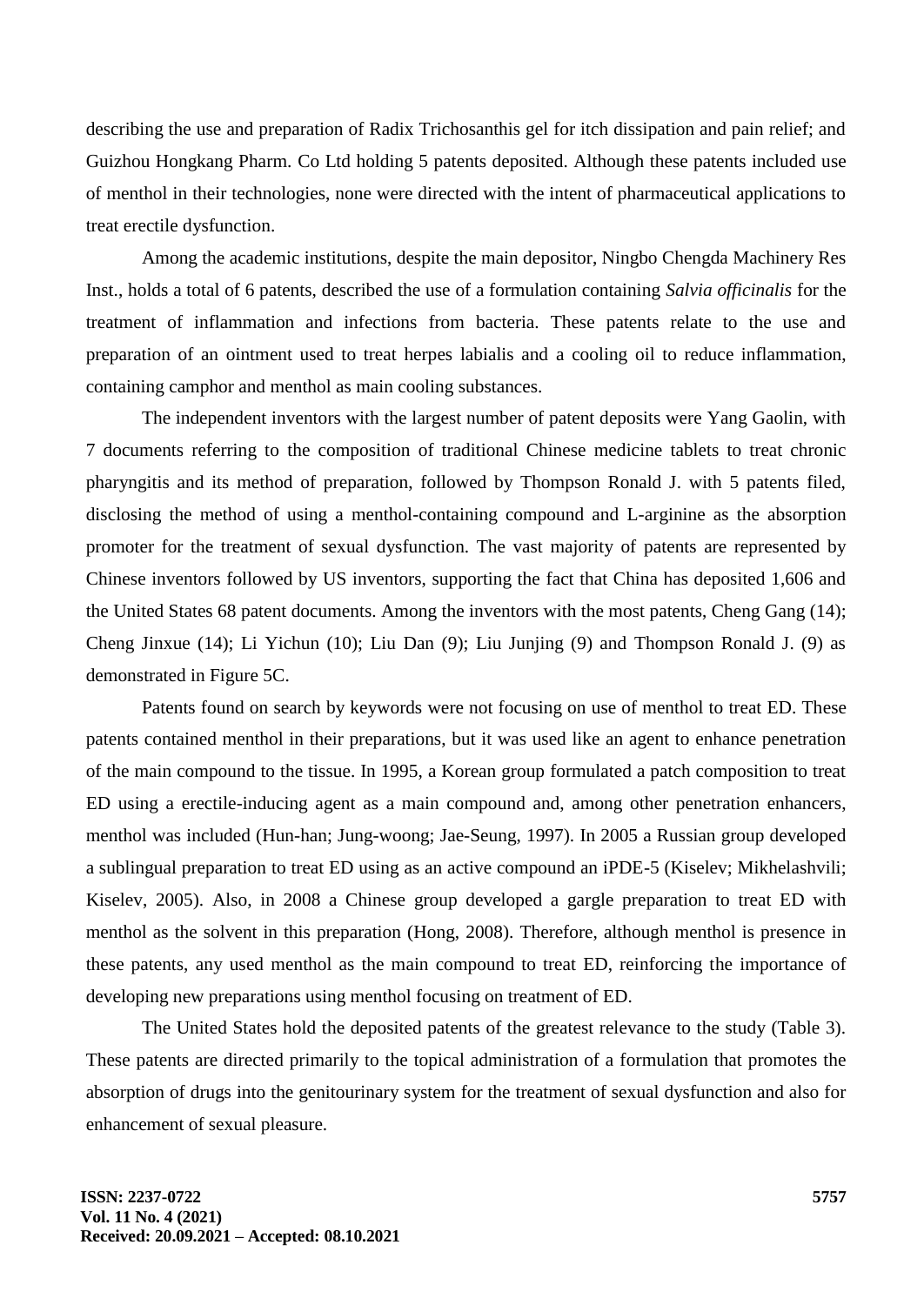| <b>Item</b>  | <b>Publication</b><br>number | <b>Title</b>                                                                                                                                                                                                                                                   | Country   | <b>Application</b><br>date | Reference                                   |
|--------------|------------------------------|----------------------------------------------------------------------------------------------------------------------------------------------------------------------------------------------------------------------------------------------------------------|-----------|----------------------------|---------------------------------------------|
| $\mathbf{1}$ | KR970025609                  | Pharmaceutical composition for treatment<br>of erectile dysfunction and device for<br>transdermal administration of formulation                                                                                                                                | <b>KR</b> | 24/11/1995                 | Stenzler et al., 2016                       |
| 2            | US2001029268                 | Clitoral sensitizing arrangement using<br>compound of menthol and L-arginine                                                                                                                                                                                   | <b>US</b> | 11/10/2001                 | Kiselev;<br>Mikhelashvili;<br>Kiselev, 2005 |
| 3            | US2004258774                 | Method of using a compound of menthol<br>and L-arginine as a preparation for the<br>topical delivery of a 5-phosphodiaesterase<br>inhibitor for the treatment of female<br>sexual dysfunction                                                                  | <b>US</b> | 23/12/2004                 | Hong, 2008                                  |
| 4            | US2005069597                 | Method of using a compound of menthol<br>and L-arginine as a preparation for the<br>topical delivery of alprostadil for the<br>treatment of female sexual dysfunction                                                                                          | <b>US</b> | 31/03/2005                 | Thompson, 2001                              |
| 5            | US2005100618                 | Method of using a compound of menthol<br>and L-arginine as a preparation for the<br>topical delivery of Icariin, a herbal<br>product produced from the Epimedium<br>genus of the Berberidaceal family of<br>plants, for the treatment of sexual<br>dysfunction | <b>US</b> | 12/05/2005                 | Thompson; FRYE,<br>2006                     |
| 6            | US2005186294                 | Method of using a compound of menthol<br>and L-arginine as a preparation for the<br>topical delivery of vardenafil for the<br>treatment of female sexual dysfunction                                                                                           | <b>US</b> | 25/08/2005                 | Thompson R;<br>Thompson J, 2004             |
| 7            | RU2005130337                 | Method of treating erectile dysfunction in<br>men and drug for treating erectile<br>dysfunction in men                                                                                                                                                         | <b>RU</b> | 30/09/2005                 | ROBERTS, 2017                               |
| 8            | US2005244520                 | Topical menthol, or a related cooling<br>compound, to induce lubrication                                                                                                                                                                                       | <b>US</b> | 03/11/2005                 | Thompson;<br>Thompson;<br>Thompson, 2005a   |
| 9            | US2005245494                 | Methods to treat one or all of the defined<br>etiologies of female sexual dysfunction                                                                                                                                                                          | <b>US</b> | 03/11/2005                 | Thompson;<br>Thompson;<br>Thompson, 2005b   |
| 10           | US2004170708                 | Arrangement to enhance a woman's<br>sexual sensitivity by a combination of<br>phytoestrogens, L-arginine and menthol                                                                                                                                           | <b>US</b> | 24/01/2006                 | Thompson et al., 2005                       |
| 11           | CN101269212                  | Gargle capable of being swallowed                                                                                                                                                                                                                              | CN        | 30/04/2008                 | Hun-Han; Jung-<br>Woong; Jae-Seung,<br>1997 |
| 12           | US2008213407                 | Topical application of L-arginine and<br>menthol to increase penis size                                                                                                                                                                                        | <b>US</b> | 04/09/2008                 | Thompson;<br>Thompson;<br>Thompson, 2005c   |
| 13           | US2019134138                 | Skin sensitizer delivery system                                                                                                                                                                                                                                | <b>US</b> | 30/08/2018                 | Thompson;<br>Thompson;<br>Thompson, 2005d   |
| 14           | CN109200115                  | A kind of essential oil and preparation<br>method thereof and application method                                                                                                                                                                               | CN        | 13/09/2018                 | Thompson et al., 2008                       |

Table 3 - Most Relevant Patent Documents through April 2020 on the use of Menthol in Formulations to Improve Sexual **Intercourse** 

Note: CN: China; KR: Korea; RU: Russia; US: United States.

Source: Author's own table (2020)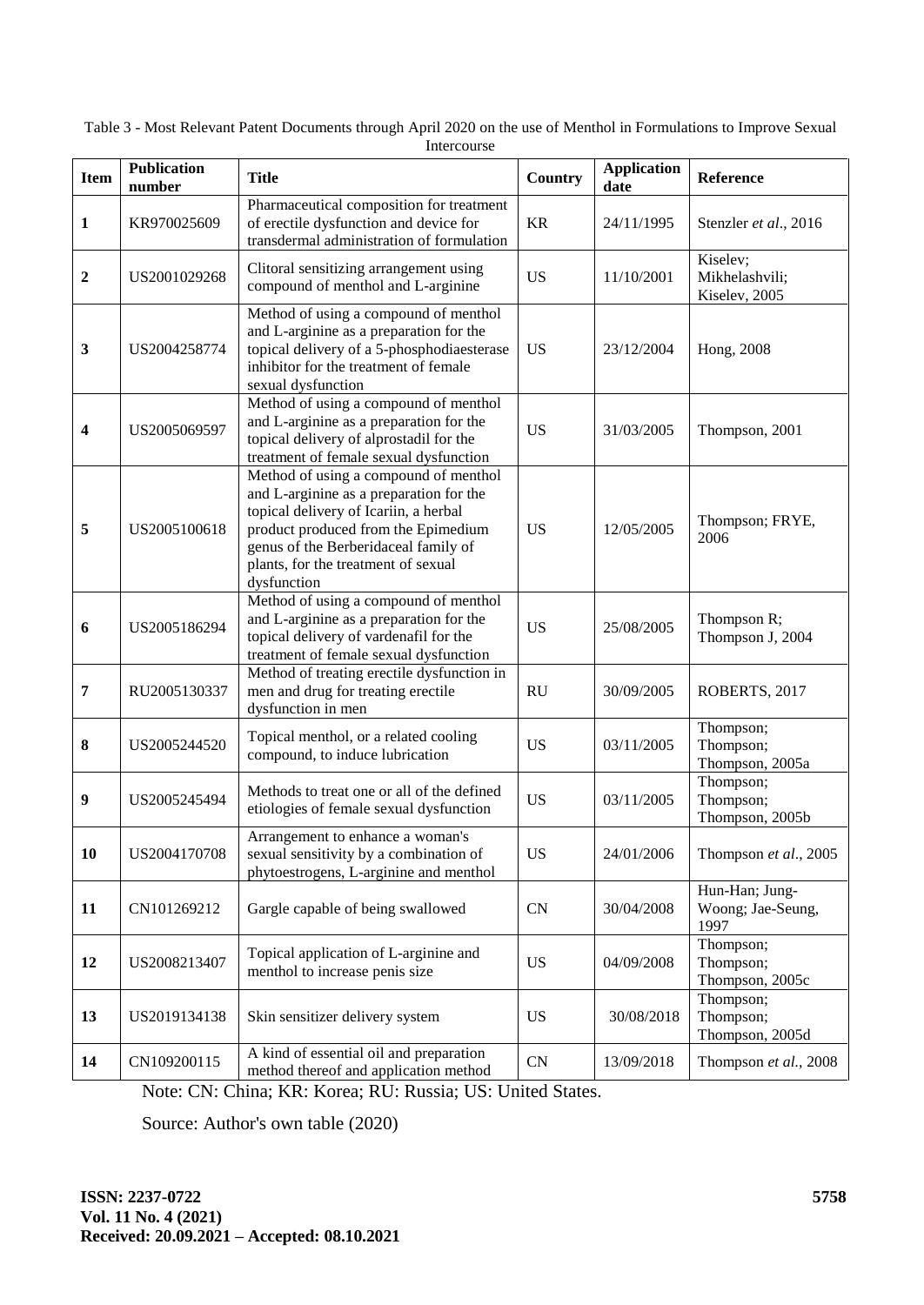It should be noted that from the fourteen patents of greatest relevance, nine are credited to the inventor, Thompson Ronald J, the individual with the largest number of patents (figure 5C), and eight of these are related to the female reproductive system. One of the most relevant patents is dedicated to the preparation composed of L-arginine and menthol for topical application to non-keratinized epithelium in the female reproductive organ (Thompson, 2001). Another patent shows a formulation to induce regrowth of the urothelial sensory nerve in the female vulva containing menthol, L-arginine and a phytoestrogen (Thompson; Frye, 2006). Additionally, there are patents of topical combination for sensitization of the clitoris constituted by L-arginine, menthol and a iPDE-5 (Thompson; Thompson, 2004); Alprostadil (Thompson; Thompson; Thompson, 2005a); Vardenafil (Thompson; Thompson; Thompson, 2005b) and Icariin, an herbal product produced from the genus Epimedium of the Berberidaceal family (Thompson *et al.*, 2005). In addition, there is a patent for a new formulation composed of menthol or any related cooling compound, applied topically to the clitoris for treatment of atrophic vaginitis (Thompson; Thompson; Thompson, 2005c). This topical formulation contains L-arginine, menthol and Vardenafil for the treatment of female sexual dysfunction (Thompson; Thompson; Thompson, 2005d). A single formulation patent for increasing the size, thickness, diameter and volume of the penis composed of L-arginine and menthol or menthol derivative or menthol analogue, wherein the combination is applicable manually to the penis (Thompson *et al.*, 2008), however its design and use is not intended for the treatment of erectile dysfunction. Interestingly, a skin-sensitizer formulation that may include an essential mint oil or TRPM8 activator among others constituents, proposed for enhances sexual pleasure (Grosso-piacentino, 2018). The most recent patent describes an essential oil applied to temple, skull top and ears rear to prolong sexual action time (Zhang, 2018). Finally, any of these patents dealt with the use of menthol as the main constituent for the treatment of erectile dysfunction.

#### **4. Final Considerations**

This patent review provides a more complete understanding of the technological developments deposited in the Espacenet® database by different countries over forty years. It was possible to verify the strong growth in the generation of technologies regarding the deposit of patents by countries like China and the United States. In addition, the use of menthol in the genitourinary system is still poorly explored. Some patents identified in this study aimed for the topical treatment of ED, but none used menthol as the main compound. Thus, the development of a topical application of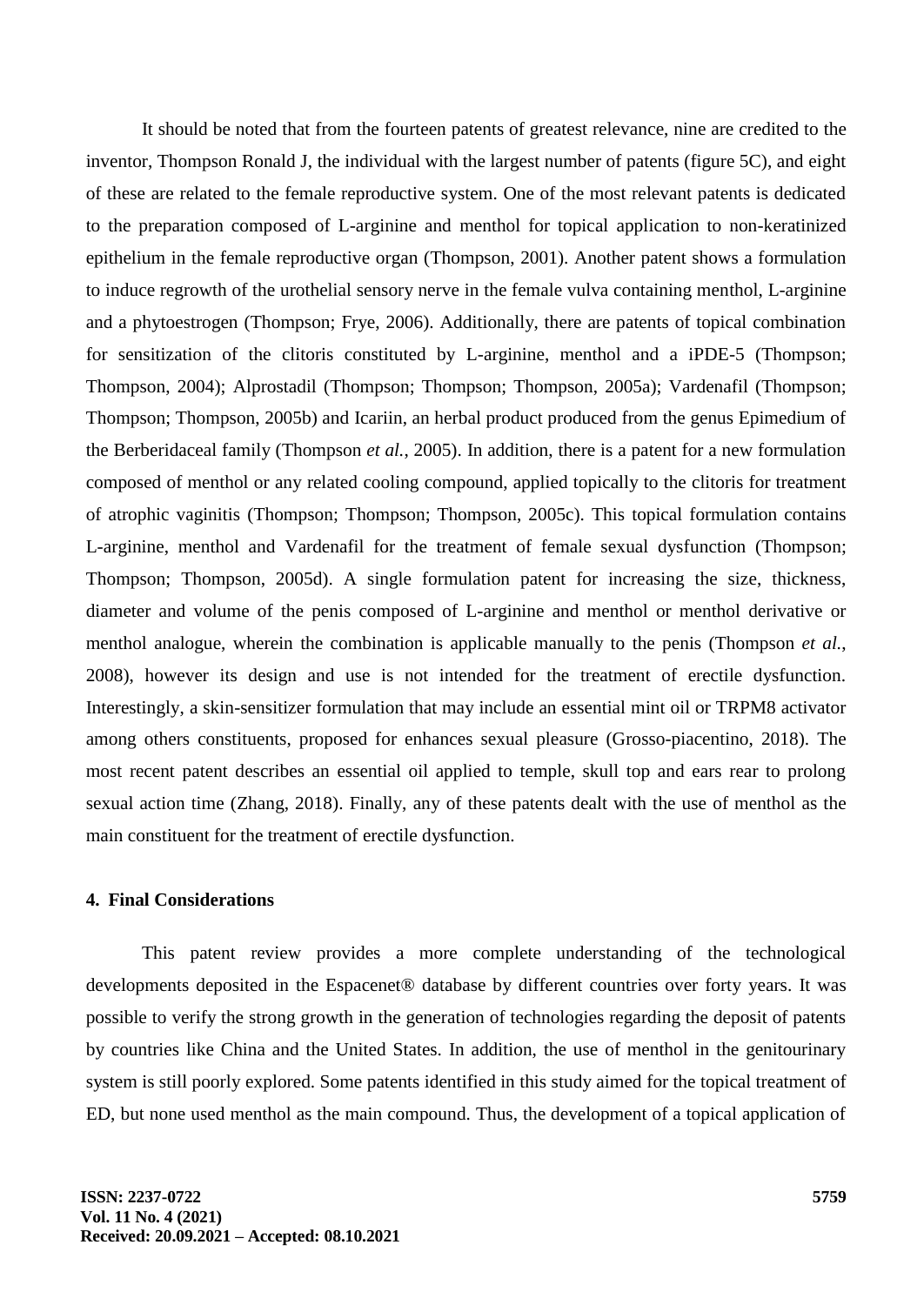menthol for the treatment of erectile dysfunction remains an innovative and highly potential target formulation.

# **Conflict of Interests**

The authors declare no conflicts of interest.

# **Financing Source**

National Council for Scientific and Technological Development (CNPq).

# **References**

Al Khaja, K.A. et al. Antihypertensive drugs and male sexual dysfunction: a review of adult hypertension guideline recommendations. *Journal of cardiovascular pharmacology and therapeutics,* 21, 3, 233-244, 2016. doi:10.1177/1074248415598321

Almeida, E.R. *Plantas medicinais brasileiras.* Ed. Hémus. São Paulo, SP. 1993.

Alonso-carbajo, L. et al. Muscling in on TRP channels in vascular smooth muscle cells and cardiomyocytes. *Cell Calcium,* 66, 48-61, 2017. doi:10.1016/j.ceca.2017.06.004

Bautista, D.M. et al. The menthol receptor TRPM8 is the principal detector of environmental cold. *Nature,* 448(7150), 204-208, 2007. doi:10.1038/nature05910.

Behrend, L.; Vibe-petersen, J.; Perrild, H. Sildenafil in the treatment of erectile dysfunction in men with diabetes: demand, efficacy and patient satisfaction. *International journal of impotence research,*  17(3), 264-269, 2005. doi:10.1038/sj.ijir.3901302

Boegli C.J. inventor; Onikolabs LLC, assignee. *Topical antifungal composition.* United States patent US 8,449,926. 2010 Jul 6.

Delay, K.J.; Haney, N.; Hellstrom, W. JG. Modifying risk factors in the management of erectile dysfunction: a review. *The world journal of men's health, 34*(2), 89-100, 2016. doi:10.5534/wjmh.2016.34.2.89

Eldin, S.; Dunford, A. *Phytotherapy in primary health care.* Editora Manole Ltda, 2001.

Ficsor, M. The law of copyright and the internet: *The 1996 WIPO Treaties, their interpretation and implementation.* Oxford University Press, 2002.

Grosso-piacentino A. inventor; Grosso-Piacentino A, assignee. *Skin sensitizer delivery system.* United States patent US2019134138. 2018 Aug 30.

Hatzimouratidis, K. Sildenafil in the treatment of erectile dysfunction: an overview of the clinical evidence. *Clinical Interventions in Aging,* 1(4), 403, 2006.

Hong L. inventor; Shanghai Lingxiang biotechnology, assignee. *Gargle capable of being swallowed.*  China patent CN 101, 269, 212. 2008 Sep 24.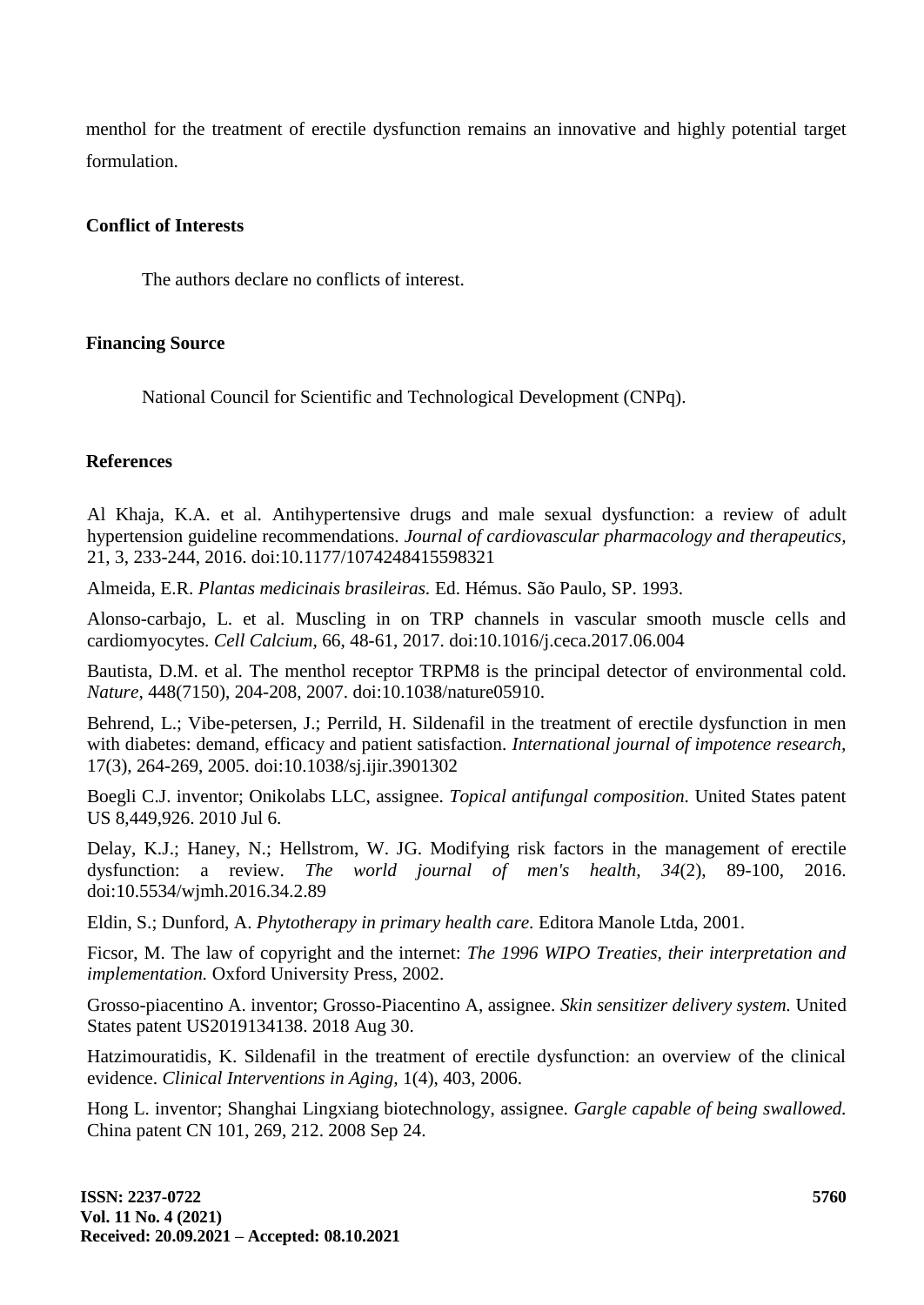Hufford, D.J. Folk medicine and health culture in contemporary society. *Primary care: clinics in office practice, 24*(4), 723-741, 1997. doi:10.1016/s0095-4543(05)70307-9

Hun-han L.; Jung-woong C.; Jae-seung B. inventors; Samyang Corporation, assignee. *Pharmaceutical composition for treatment of erectile dysfunction and device for transdermal administration of formulation.* Republic of Korea patent KR 970,025,609. 1997 Jun 24.

Hyde, Z. et al. Prevalence and predictors of sexual problems in men aged 75–95 years: A population‐based study. *The journal of sexual medicine, 9*(2), 442-453, 2012. doi:10.1111/j.1743- 6109.2011.02565.x

Jiao, H.X. et al. Increase in caveolae and caveolin-1 expression modulates agonist-induced contraction and store-and receptor-operated Ca2+ entry in pulmonary arteries of pulmonary hypertensive rats. *Vascular Pharmacology,* v. 84, p. 55-66, 2016. doi:10.1016/j.vph.2016.06.004

Kariyawasam R. Chinese Intellectual Property and Technology Laws. *Chinese Intellect. Prop. Technol. Laws.* 2011.

Kiselev O.A.; Mikhelashvili A.E.; Kiselev A.A. inventors and assignee. Method of treating erectile dysfunction in men and drug for treating erectile dysfunction in men. *Russian Federation patent RU*  2,363,467. 2005 Sep 30.

Kostis, J. B. et al. Sexual dysfunction and cardiac risk (the Second Princeton Consensus Conference). *The American journal of cardiology,* v. 96, n. 12, p. 85-93, 2005.

Lapenne, J. Patent Cooperation Treaty (PCT). *J. Pat. & Trademark Off. Soc'y,* 92, 192, 2010.

Lemaire, A.; Alexandre, B. Erectile dysfunction in diabetic patients. *Presse medicale* (Paris, France: 1983), 34(13 Suppl), 21-23, 2005.

Lewis, R. et al. Patient and partner satisfaction with Viagra (sildenafil citrate) treatment as determined by the Erectile Dysfunction Inventory of Treatment Satisfaction Questionnaire. *Urology, 57*(5), 960-965, 2001. doi:10.1016/s0090-4295(01)00945-1

Liu, D.; Xiong, S.; Zhu, Z. Imbalance and dysfunction of transient receptor potential channels contribute to the pathogenesis of hypertension. *Science China Life Sciences,* 57(8), 818-825, 2014. doi:10.1007/s11427-014-4713-3

Manabe, K. et al. Pre-penile arteries are dominant in the regulation of penile vascular resistance in the rat. *International journal of impotence research, 12*(3), 183-189, 2000. doi:10.1038/sj.ijir.3900526.

Minke, B. The history of the Drosophila TRP channel: the birth of a new channel superfamily. *Journal of neurogenetics,* 24(4), 216-233, 2010.

Montorsi, F. et al. Erectile dysfunction prevalence, time of onset and association with risk factors in 300 consecutive patients with acute chest pain and angiographically documented coronary artery disease. *European urology,* 44(3), 360-365, 2003. doi:10.1016/S0302-2838(03)00305-1

Mu, Y.P. et al. Transient receptor potential Melastatin-8 activation induces relaxation of pulmonary artery by inhibition of store-operated calcium entry in normoxic and chronic hypoxic pulmonary hypertensive rats. *Journal of Pharmacology and Experimental Therapeutics,* 365(3), 544-555, 2018. doi:10.1124/jpet.117.247320

Nardi, A.C., Nardozza Jr, A., Fonseca, C.E.C., Bretas, F.F.H., Truzzi, J.C.C.I., & Bernardo, W.M. (2014). *Urology–AMB Guidelines.* Rio de Janeiro: Brazilian Society of Urology.

Nih Consensus Development Panel on impotence. NIH consensus conference. Impotence. *Jama, 270*(1), 83-89, 1993.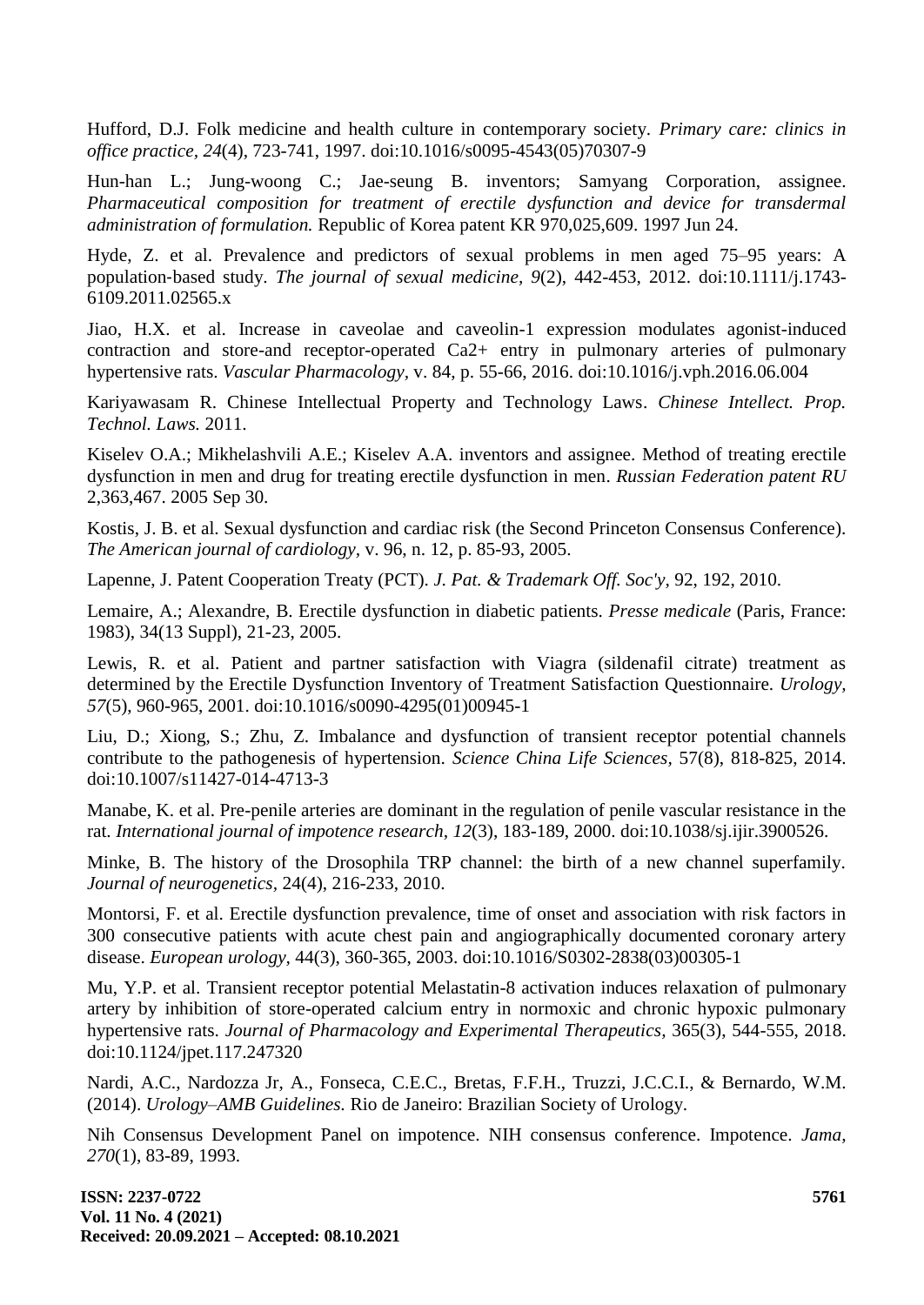Nilius, B. et al. Transient receptor potential cation channels in disease. *Physiological reviews, 87*(1), 165-217, 2007. doi:10.1152/physrev.00021.2006

Nunes, K.P.; Labazi, H.; Webb, R.C. New insights into hypertension-associated erectile dysfunction. *Current opinion in nephrology and hypertension, 21*(2), 163, 2012. doi:10.1097/mnh.0b013e32835021bd

Pacheco, C.A. (2011). *A comparison between China and Brazil's innovation agenda.* São Paulo: IEDI, nov.

Rhodes J.; Evans B. inventors; Tillott J.B Ltd, assignee. Carminative preparations containing essential oils or their active components. Australia patent AU 4,511,479. 1979 Mar 14.

Roberts D. inventor; Essex Laboratories LLC, assignee. Método para o cultivo de pé de hortelã híbrido designado como 13-a36-13 para a produção de composição de óleo essencial. *Brazilian patent* BR112018076357. 2017 May 15.

Rosen, R.C. et al. Epidemiology of erectile dysfunction: the role of medical comorbidities and lifestyle factors. *Urologic Clinics,* 32(4), 403-417, 2005. doi:10.1016/j.ucl.2005.08.004

Selvin, E.; Burnett, A. L.; Platz, E.A. Prevalence and risk factors for erectile dysfunction in the US. *The American journal of medicine*, v. 120, n. 2, p. 151-157, 2007. doi:10.1016/j.amjmed.2006.06.010

Silva, D.F. et al. TRPM8 channel activation triggers relaxation of pudendal artery with increased sensitivity in the hypertensive rats. *Pharmacological research, 147,* 104329, 2019. doi:10.1016/j.phrs.2019.104329

Steers, W. et al. Assessment of the efficacy and safety of Viagra®(sildenafil citrate) in men with erectile dysfunction during long-term treatment. *International journal of impotence research, 13*(5), 261-267, 2001. doi:10.1038/sj.ijir.3900714

Stenzler A, et al. inventors; Philip Morris Products SA, assignee. Formulações de nicotina inaláveis e métodos de fabricação e utilização das mesmas. *Brazilian patent BR* 112018005145. 2016 Sep 15.

Sun, J. et al. Activation of cold-sensing transient receptor potential melastatin subtype 8 antagonizes vasoconstriction and hypertension through attenuating RhoA/Rho kinase pathway. *Hypertension, 63*(6), 1354-1363, 2014. doi:10.1161/hypertensionaha.113.02573

Thompson J.; Thompson J.; Thompson R. inventors; 40 Js LLC, assignee. *Method of using a compound of menthol and L-arginine as a preparation for the topical delivery of vardenafil for the treatment of female sexual dysfunction.* United States patent US 11,105,228. 2005b Aug 25.

Thompson J.M. et al. inventors; Thompson RJ, Williams RJ, assignee. *Topical application of Larginine and menthol to increase penis size.* United States patent US 12,001,488. 2008 Sep 4.

Thompson R. inventor; 40 Js LLC, assignee. *Clitoral sensitizing arrangement using compound of menthol and L-arginine.* United States patent US 9,878,583. 2001 Out 11.

Thompson R.; Thompson J. inventors; Thompson RJ, assignee. *Method of using a compound of menthol and L-arginine as a preparation for the topical delivery of a 5-phosphodiaesterase inhibitor for the treatment of female sexual dysfunction.* United States patent US 1,803,148. 2004 Dec 23.

Thompson R.; Thompson J.; Thompson J. inventors; 40 Js LLC, assignee. *Method of using a compound of menthol and L-arginine as a preparation for the topical delivery of alprostadil for the treatment of female sexual dysfunction.* United States patent US 10, 989, 978. 2005a Mar 31.